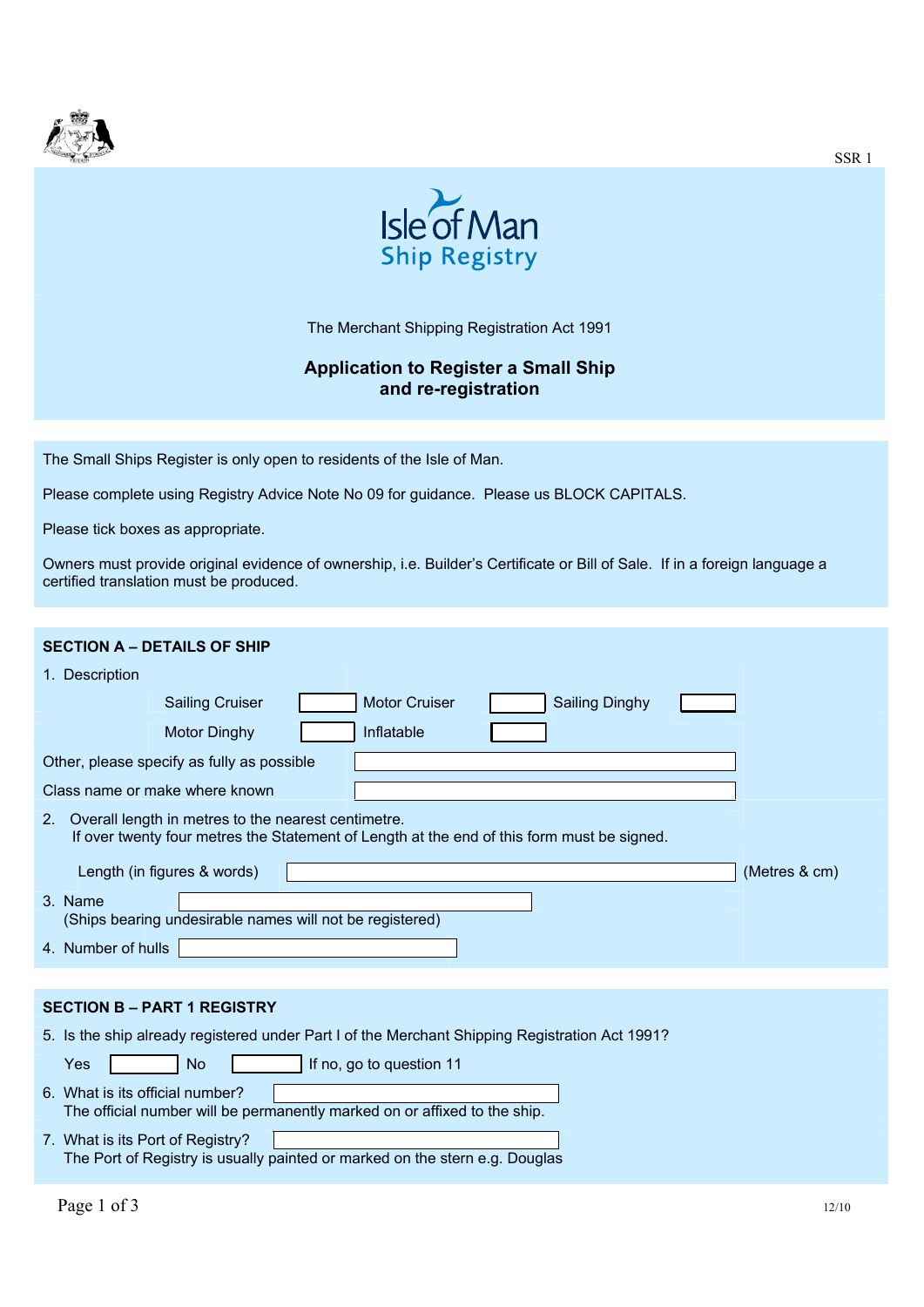| <b>No</b><br>Yes<br>9. Have you enclosed the Certificate of Registry?<br>Yes<br><b>No</b><br>If no, give reasons<br>10. If you have answered no to question 8, have you enclosed a statement of entitlement to ownership (Form SSR 2),<br>evidence of ownership including Bills of Sale?<br><b>No</b><br>N/A<br>Yes<br>If no, give reasons<br><b>SECTION C - SMALL SHIPS REGISTRY</b><br>11. Has the ship ever been registered on the Small Ships Register?<br><b>No</b><br>If no, go to question 15<br>Yes<br>12. Please give its official number and date of expiry of the Certificate of Registry.<br>The number will be permanently marked on or affixed to the ship. If the date of expiry is not known please insert 'not<br>known'<br><b>SSR</b><br>Date of expiry<br>13. Are you the owner recorded on the Certificate of Registry changed?<br>If no, please state the date you purchased the ship<br>Yes<br><b>No</b><br>Date<br>14. Have any of the details on the Certificate of Registry changed?<br>Yes<br><b>No</b><br>If yes, please give date of first or only change<br><b>SECTION D - DETAILS OF PRESENT OWNERSHIP</b><br>15. Total number of PRESENT owners<br>Please enter the name and address where ordinarily resident and the nationality of every present owner.<br>The person signing this form should appear first. If more than three owners, please provide their details on a separate<br>sheet.<br>16. Full Name<br><b>Miss</b><br>Other, please state<br>Mr<br><b>Mrs</b><br><b>Address</b> | 8. Are you the owner recorded on that register? |
|-----------------------------------------------------------------------------------------------------------------------------------------------------------------------------------------------------------------------------------------------------------------------------------------------------------------------------------------------------------------------------------------------------------------------------------------------------------------------------------------------------------------------------------------------------------------------------------------------------------------------------------------------------------------------------------------------------------------------------------------------------------------------------------------------------------------------------------------------------------------------------------------------------------------------------------------------------------------------------------------------------------------------------------------------------------------------------------------------------------------------------------------------------------------------------------------------------------------------------------------------------------------------------------------------------------------------------------------------------------------------------------------------------------------------------------------------------------------------------------------------------------------------------|-------------------------------------------------|
|                                                                                                                                                                                                                                                                                                                                                                                                                                                                                                                                                                                                                                                                                                                                                                                                                                                                                                                                                                                                                                                                                                                                                                                                                                                                                                                                                                                                                                                                                                                             |                                                 |
|                                                                                                                                                                                                                                                                                                                                                                                                                                                                                                                                                                                                                                                                                                                                                                                                                                                                                                                                                                                                                                                                                                                                                                                                                                                                                                                                                                                                                                                                                                                             |                                                 |
|                                                                                                                                                                                                                                                                                                                                                                                                                                                                                                                                                                                                                                                                                                                                                                                                                                                                                                                                                                                                                                                                                                                                                                                                                                                                                                                                                                                                                                                                                                                             |                                                 |
|                                                                                                                                                                                                                                                                                                                                                                                                                                                                                                                                                                                                                                                                                                                                                                                                                                                                                                                                                                                                                                                                                                                                                                                                                                                                                                                                                                                                                                                                                                                             |                                                 |
|                                                                                                                                                                                                                                                                                                                                                                                                                                                                                                                                                                                                                                                                                                                                                                                                                                                                                                                                                                                                                                                                                                                                                                                                                                                                                                                                                                                                                                                                                                                             |                                                 |
|                                                                                                                                                                                                                                                                                                                                                                                                                                                                                                                                                                                                                                                                                                                                                                                                                                                                                                                                                                                                                                                                                                                                                                                                                                                                                                                                                                                                                                                                                                                             |                                                 |
|                                                                                                                                                                                                                                                                                                                                                                                                                                                                                                                                                                                                                                                                                                                                                                                                                                                                                                                                                                                                                                                                                                                                                                                                                                                                                                                                                                                                                                                                                                                             |                                                 |
|                                                                                                                                                                                                                                                                                                                                                                                                                                                                                                                                                                                                                                                                                                                                                                                                                                                                                                                                                                                                                                                                                                                                                                                                                                                                                                                                                                                                                                                                                                                             |                                                 |
|                                                                                                                                                                                                                                                                                                                                                                                                                                                                                                                                                                                                                                                                                                                                                                                                                                                                                                                                                                                                                                                                                                                                                                                                                                                                                                                                                                                                                                                                                                                             |                                                 |
|                                                                                                                                                                                                                                                                                                                                                                                                                                                                                                                                                                                                                                                                                                                                                                                                                                                                                                                                                                                                                                                                                                                                                                                                                                                                                                                                                                                                                                                                                                                             |                                                 |
|                                                                                                                                                                                                                                                                                                                                                                                                                                                                                                                                                                                                                                                                                                                                                                                                                                                                                                                                                                                                                                                                                                                                                                                                                                                                                                                                                                                                                                                                                                                             |                                                 |
|                                                                                                                                                                                                                                                                                                                                                                                                                                                                                                                                                                                                                                                                                                                                                                                                                                                                                                                                                                                                                                                                                                                                                                                                                                                                                                                                                                                                                                                                                                                             |                                                 |
|                                                                                                                                                                                                                                                                                                                                                                                                                                                                                                                                                                                                                                                                                                                                                                                                                                                                                                                                                                                                                                                                                                                                                                                                                                                                                                                                                                                                                                                                                                                             |                                                 |
|                                                                                                                                                                                                                                                                                                                                                                                                                                                                                                                                                                                                                                                                                                                                                                                                                                                                                                                                                                                                                                                                                                                                                                                                                                                                                                                                                                                                                                                                                                                             |                                                 |
|                                                                                                                                                                                                                                                                                                                                                                                                                                                                                                                                                                                                                                                                                                                                                                                                                                                                                                                                                                                                                                                                                                                                                                                                                                                                                                                                                                                                                                                                                                                             |                                                 |
|                                                                                                                                                                                                                                                                                                                                                                                                                                                                                                                                                                                                                                                                                                                                                                                                                                                                                                                                                                                                                                                                                                                                                                                                                                                                                                                                                                                                                                                                                                                             |                                                 |
|                                                                                                                                                                                                                                                                                                                                                                                                                                                                                                                                                                                                                                                                                                                                                                                                                                                                                                                                                                                                                                                                                                                                                                                                                                                                                                                                                                                                                                                                                                                             |                                                 |
|                                                                                                                                                                                                                                                                                                                                                                                                                                                                                                                                                                                                                                                                                                                                                                                                                                                                                                                                                                                                                                                                                                                                                                                                                                                                                                                                                                                                                                                                                                                             |                                                 |
|                                                                                                                                                                                                                                                                                                                                                                                                                                                                                                                                                                                                                                                                                                                                                                                                                                                                                                                                                                                                                                                                                                                                                                                                                                                                                                                                                                                                                                                                                                                             |                                                 |
|                                                                                                                                                                                                                                                                                                                                                                                                                                                                                                                                                                                                                                                                                                                                                                                                                                                                                                                                                                                                                                                                                                                                                                                                                                                                                                                                                                                                                                                                                                                             |                                                 |
|                                                                                                                                                                                                                                                                                                                                                                                                                                                                                                                                                                                                                                                                                                                                                                                                                                                                                                                                                                                                                                                                                                                                                                                                                                                                                                                                                                                                                                                                                                                             |                                                 |
|                                                                                                                                                                                                                                                                                                                                                                                                                                                                                                                                                                                                                                                                                                                                                                                                                                                                                                                                                                                                                                                                                                                                                                                                                                                                                                                                                                                                                                                                                                                             |                                                 |
|                                                                                                                                                                                                                                                                                                                                                                                                                                                                                                                                                                                                                                                                                                                                                                                                                                                                                                                                                                                                                                                                                                                                                                                                                                                                                                                                                                                                                                                                                                                             |                                                 |
|                                                                                                                                                                                                                                                                                                                                                                                                                                                                                                                                                                                                                                                                                                                                                                                                                                                                                                                                                                                                                                                                                                                                                                                                                                                                                                                                                                                                                                                                                                                             |                                                 |
|                                                                                                                                                                                                                                                                                                                                                                                                                                                                                                                                                                                                                                                                                                                                                                                                                                                                                                                                                                                                                                                                                                                                                                                                                                                                                                                                                                                                                                                                                                                             |                                                 |
|                                                                                                                                                                                                                                                                                                                                                                                                                                                                                                                                                                                                                                                                                                                                                                                                                                                                                                                                                                                                                                                                                                                                                                                                                                                                                                                                                                                                                                                                                                                             |                                                 |
|                                                                                                                                                                                                                                                                                                                                                                                                                                                                                                                                                                                                                                                                                                                                                                                                                                                                                                                                                                                                                                                                                                                                                                                                                                                                                                                                                                                                                                                                                                                             |                                                 |
|                                                                                                                                                                                                                                                                                                                                                                                                                                                                                                                                                                                                                                                                                                                                                                                                                                                                                                                                                                                                                                                                                                                                                                                                                                                                                                                                                                                                                                                                                                                             | Postcode                                        |
| Nationality<br>Signature                                                                                                                                                                                                                                                                                                                                                                                                                                                                                                                                                                                                                                                                                                                                                                                                                                                                                                                                                                                                                                                                                                                                                                                                                                                                                                                                                                                                                                                                                                    |                                                 |
| <b>Full Name</b><br>17.                                                                                                                                                                                                                                                                                                                                                                                                                                                                                                                                                                                                                                                                                                                                                                                                                                                                                                                                                                                                                                                                                                                                                                                                                                                                                                                                                                                                                                                                                                     |                                                 |
| Page 2 of 3<br>12/10                                                                                                                                                                                                                                                                                                                                                                                                                                                                                                                                                                                                                                                                                                                                                                                                                                                                                                                                                                                                                                                                                                                                                                                                                                                                                                                                                                                                                                                                                                        |                                                 |

SSR 1